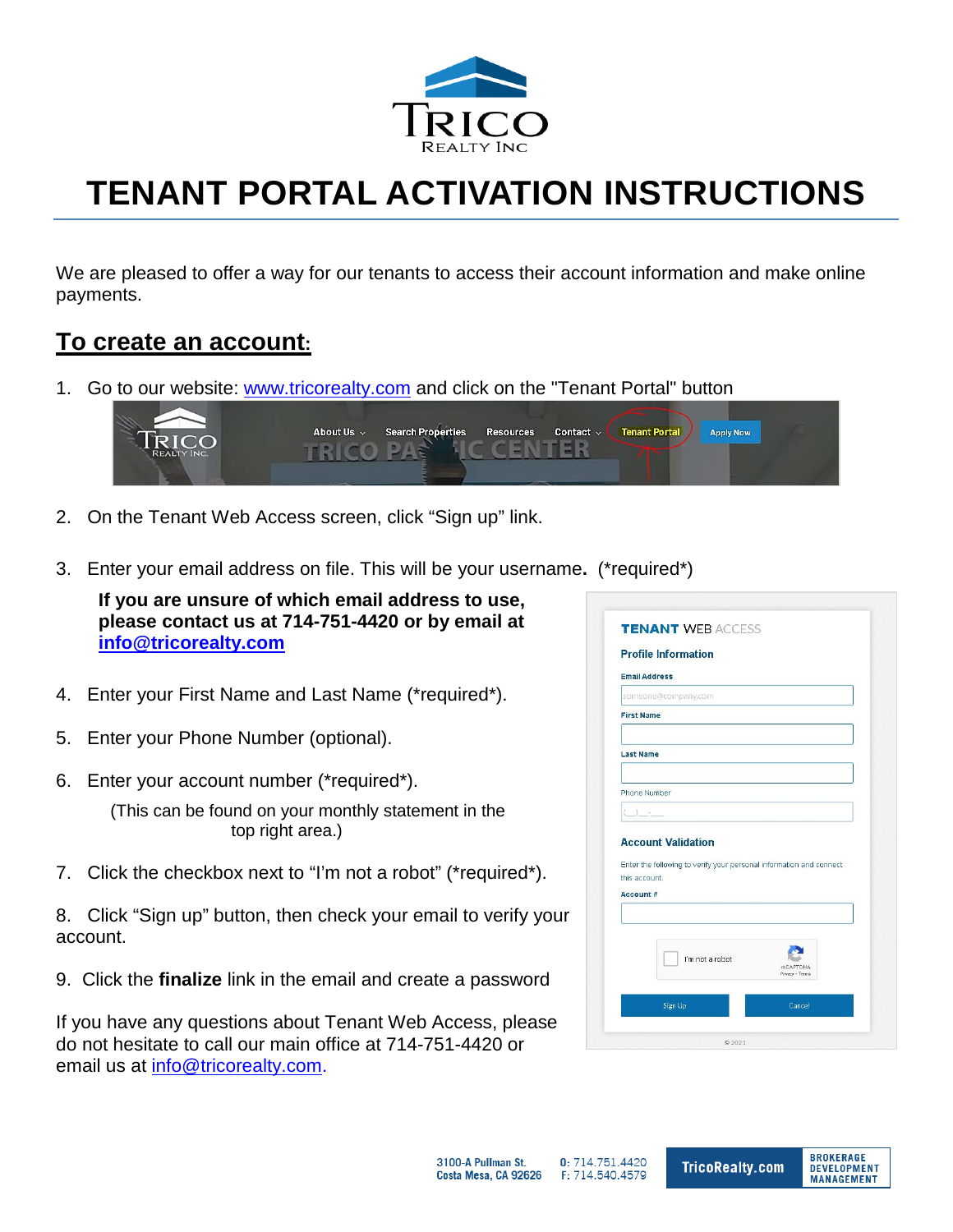

# **FREQUENTLY ASKED QUESTIONS**

# **Table of Contents**

| Q: Multiple Accounts: How do I view my other account(s) once I log into one of my accounts? 4      |  |
|----------------------------------------------------------------------------------------------------|--|
|                                                                                                    |  |
|                                                                                                    |  |
|                                                                                                    |  |
|                                                                                                    |  |
|                                                                                                    |  |
|                                                                                                    |  |
|                                                                                                    |  |
|                                                                                                    |  |
|                                                                                                    |  |
|                                                                                                    |  |
|                                                                                                    |  |
|                                                                                                    |  |
|                                                                                                    |  |
|                                                                                                    |  |
|                                                                                                    |  |
|                                                                                                    |  |
| Q: Where do I find a copy of my reconciliation (CAOE/CAM, Property Tax, &/or Property Insurance)15 |  |
|                                                                                                    |  |

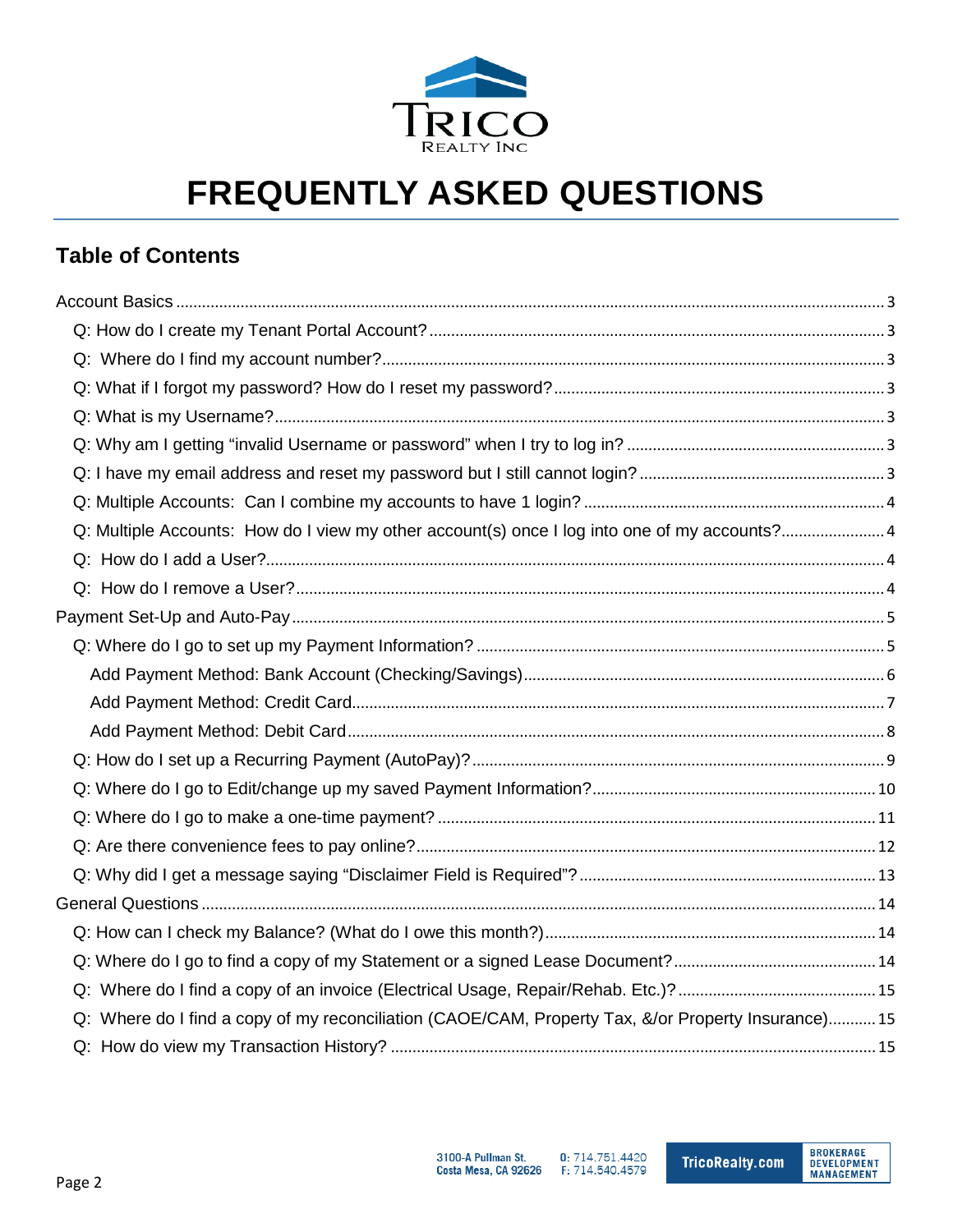# <span id="page-2-0"></span>**Account Basics**

## <span id="page-2-1"></span>Q: How do I create my Tenant Portal Account?

A: If you have not already created your account when applying, please follow these instructions to create an account:

- 1. Go to our website: [www.tricorealty.com](http://www.tricorealty.com/) and click on the "Tenant Portal" button
- 2. On the Tenant Web Access screen, click "Sign up" link.
- 3. Enter your email address on file. This will be your username**.** (\*required\*)

#### **If you are unsure of which email address to use, please contact us at 714-751-4420 or by email at [info@tricorealty.com](mailto:info@tricorealty.com)**

- 4. Enter your First Name and Last Name (\*required\*).
- 5. Enter your Phone Number (optional).
- 6. Enter your account number (\*required\*).

(This can be found on your monthly digital statement in the top right area.)

- 7. Click the checkbox next to "I'm not a robot" (\*required\*).
- 8. Click "Sign up" button, then check your email to verify your account.
- 9. Click the finalize link in the email and create a password

#### <span id="page-2-2"></span>Q: Where do I find my account number?

A: Your account number can be found on your monthly digital statement in the top right area. If you cannot locate it, please contact us at [info@tricorealty.com.](mailto:info@tricorealty.com)

#### <span id="page-2-3"></span>Q: What if I forgot my password? How do I reset my password?

A: Click on the "Forgot Password" link on the login screen for the Tenant Portal and follow the prompts to reset your password. It is located under the field where you enter your password.

#### <span id="page-2-4"></span>Q: What is my Username?

A: Your Username is an email address registered to your account. If you are unsure of which email address to use, please contact us at [info@tricorealty.com.](mailto:info@tricorealty.com)

#### <span id="page-2-5"></span>Q: Why am I getting "invalid Username or password" when I try to log in?

A: Please make sure you are using an email address registered to your account that was associated with your Tenant Portal and your most recent password. If you are not sure of your Username please contact us at [info@tricorealty.com.](mailto:info@tricorealty.com) If you are not sure of your password, please use the "Forgot Password" link on the login screen.

<span id="page-2-6"></span>Q: I have my email address and reset my password but I still cannot login?

A: If you are still having trouble, please email us at [info@tricorealty.com.](mailto:info@tricorealty.com)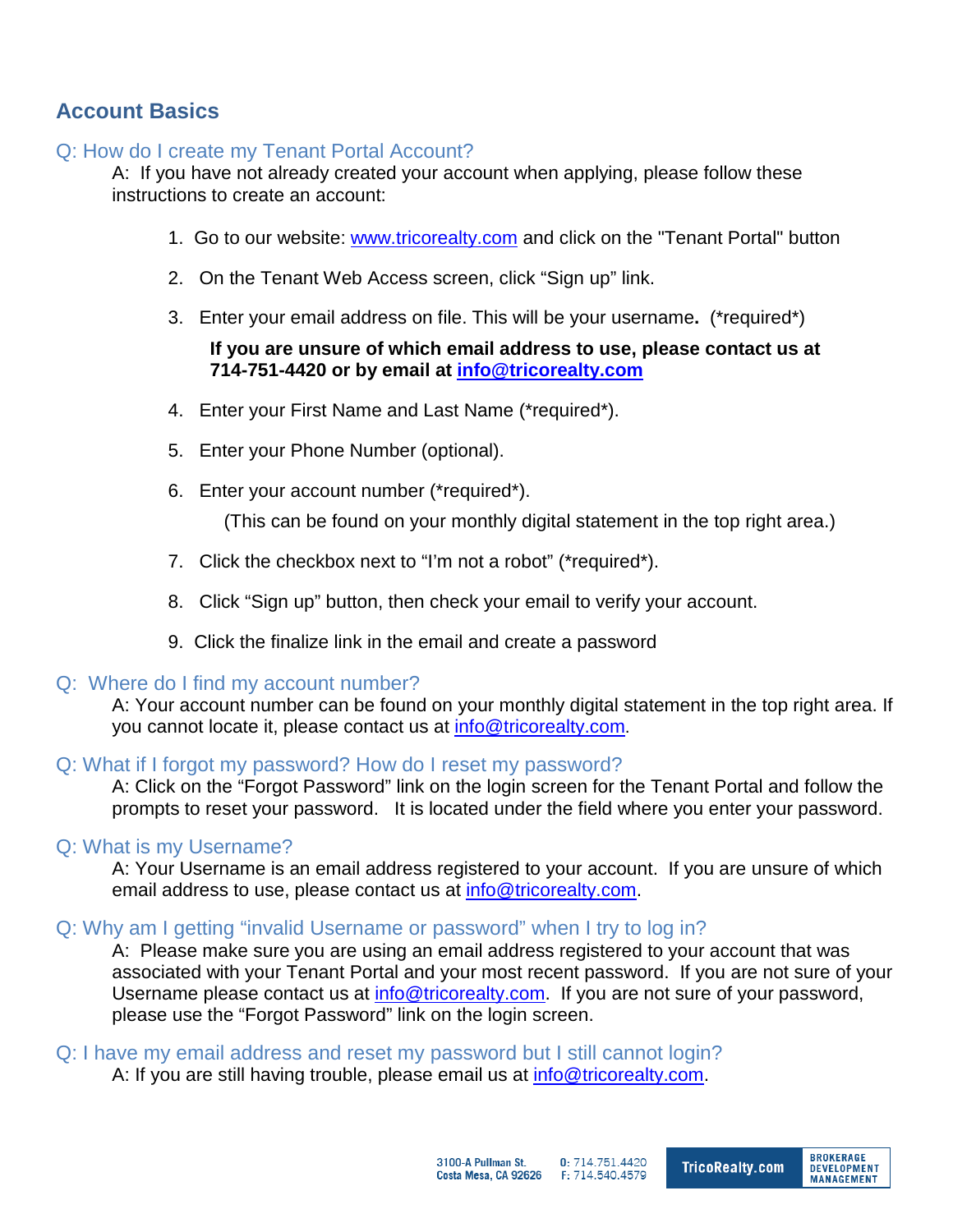## <span id="page-3-0"></span>Q: Multiple Accounts: Can I combine my accounts to have 1 login?

#### A: You can link multiple accounts to have the same username (email address) and password to log in to all of your accounts. Once you have created 1 account: User Profile

- 1. Go to the Settings to "Linked Account Management"
- 2. Click the "Add Another Account" blue button.
- 3. Enter your other Trico Account number
- 4. Enter the same email address you used for your current account
- 5. Click the blue "Link" button to connect the accounts
- 6. Your accounts are now linked.

Or if you would like assistance, please email [info@tricorealty.com](mailto:info@tricorealty.com) asking us to link your other account(s) and we will link them on the back end for you.

## <span id="page-3-1"></span>Q: Multiple Accounts: How do I view my other account(s) once I log into one of my accounts?

A: Once you have your accounts linked, login as normal, then go to the Far Top Right of the

|                      | To link an additional account, please supply the following information: |
|----------------------|-------------------------------------------------------------------------|
| Account #            |                                                                         |
|                      |                                                                         |
| <b>Email Address</b> |                                                                         |
| someone@company.com  |                                                                         |
|                      |                                                                         |
|                      |                                                                         |

Logout

Linked Account Management

Saved Payment Info & AutoPay

Payment Settings

Screen. You should see a Dropdown Arrow next to your name and a Gearbox next to it. Click on the Dropdown Arrow and you should see your different account numbers.

| This is where you can select which account you are viewing at any given time.                                                   |         |              |                       |  |
|---------------------------------------------------------------------------------------------------------------------------------|---------|--------------|-----------------------|--|
| Dashboard Charges Make a Payment Notes                                                                                          |         |              | XXXX - Your Name Here |  |
| Dashboard                                                                                                                       |         |              | XXXX - Your Name Here |  |
| ePay options are available to pay your monthly rent. For assistance in setting up your ePay, please contact us at 714-751-4420. |         |              | XXXX - Your Name Here |  |
|                                                                                                                                 |         |              | XXXX - Your Name Here |  |
| Walcome TostFirstName                                                                                                           | Charges | <b>Notes</b> |                       |  |

#### <span id="page-3-2"></span>Q: How do I add a User?

A: Please follow the Set Up Instructions with an authorized email address and your account number. You are welcome to set up access to more than one user to your account, but please realize that any user you give access to the account will be able to see all of the account, excluding any saved payment information.

#### <span id="page-3-3"></span>Q: How do I remove a User?

A: Please email [info@tricorealty.com](mailto:info@tricorealty.com) requesting that a specific user be removed from accessing your account.

## Q: Can I change the Personal Name associated with my Username?

A: Yes. Login to your Tenant Portal account as normal. Go to Settings -> User Profile -> Update Personal Information

to edit the First Name, Last Name, and Phone Number. Be sure to save your work when done updating!





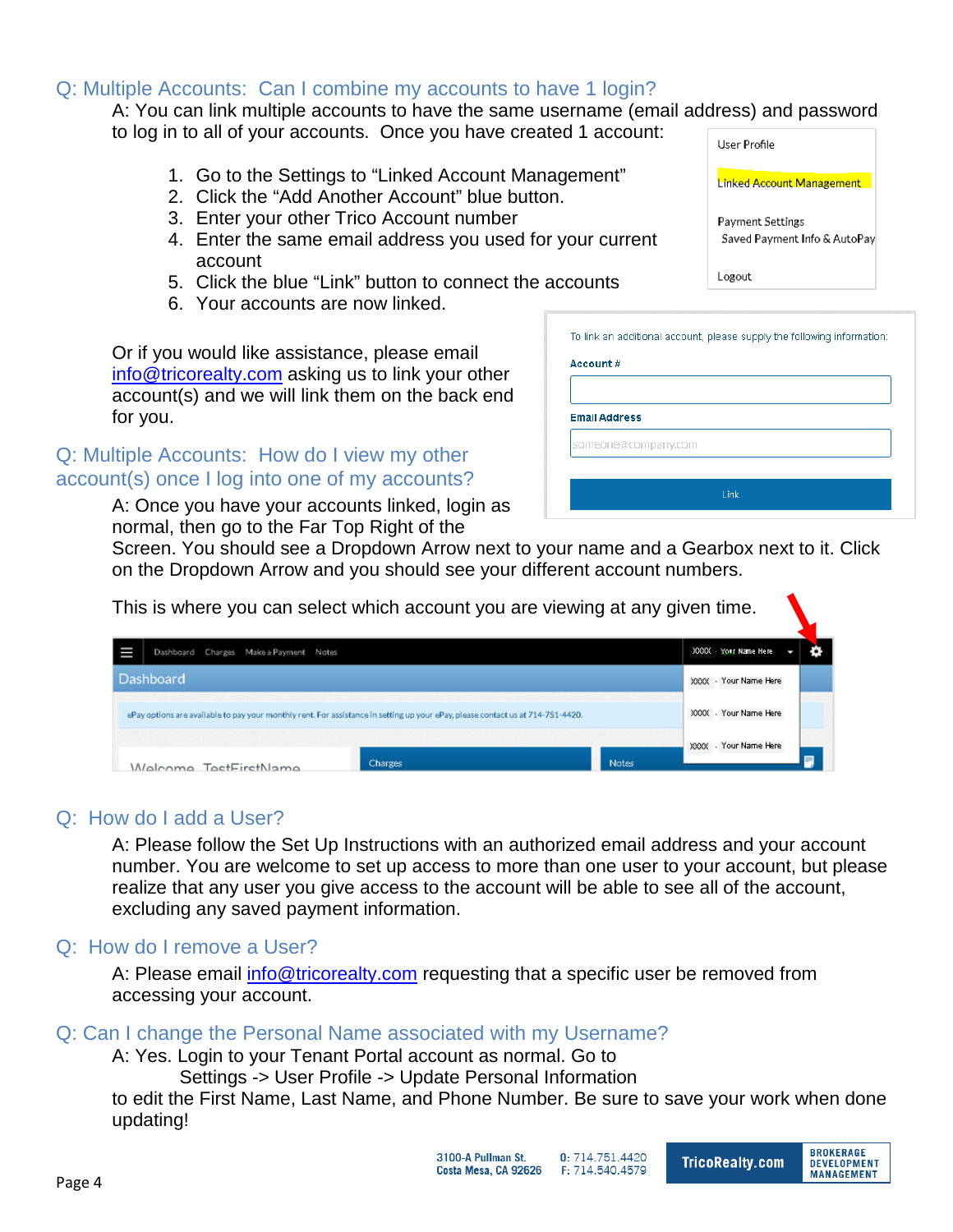# <span id="page-4-0"></span>**Payment Set-Up and Auto-Pay**

#### <span id="page-4-1"></span>Q: Where do I go to set up my Payment Information?

A: First go to Payment Settings. You will need to click on either a Dropdown Arrow or a Gearbox to the right of the name on your account.

• If you just have one account, it will be a Dropdown Arrow.

| t et |           | Dashboard Charges Make a Payment Notes |  |  |  | Your Name Here |  |
|------|-----------|----------------------------------------|--|--|--|----------------|--|
|      | Dashboard |                                        |  |  |  |                |  |
|      |           |                                        |  |  |  |                |  |

• If you have linked multiple accounts, it should be a Gearbox icon.

|           | Dashboard Charges Make a Payment Notes |  | <b>XXXX</b> - Your Name Here | ✿ |
|-----------|----------------------------------------|--|------------------------------|---|
| Dashboard |                                        |  |                              |   |

Next:

- 1. Click on the Icon to get a new menu
- 2. Select "Payment Settings/Saved Payment Info & AutoPay" from the list.
- 3. Click the Blue "Add" button to add a new payment method

| <b>Payment Settings</b> |                               |                           |                                                           |  |
|-------------------------|-------------------------------|---------------------------|-----------------------------------------------------------|--|
|                         |                               |                           |                                                           |  |
|                         |                               |                           |                                                           |  |
|                         | Saved Payment Information     | <b>Automatic Payments</b> |                                                           |  |
|                         |                               |                           |                                                           |  |
|                         | No saved payment information. |                           | Automatic payments have been deactivated on this account. |  |
|                         |                               |                           |                                                           |  |
|                         |                               | Add                       |                                                           |  |
|                         |                               |                           |                                                           |  |

Note: "Account types" defaults to ACH - Checking as it is the first in the list of 4 choices. To select another payment choice (such as a credit card or debit card), please click the dropdown menu icon to the right of the word ACH – Checking.

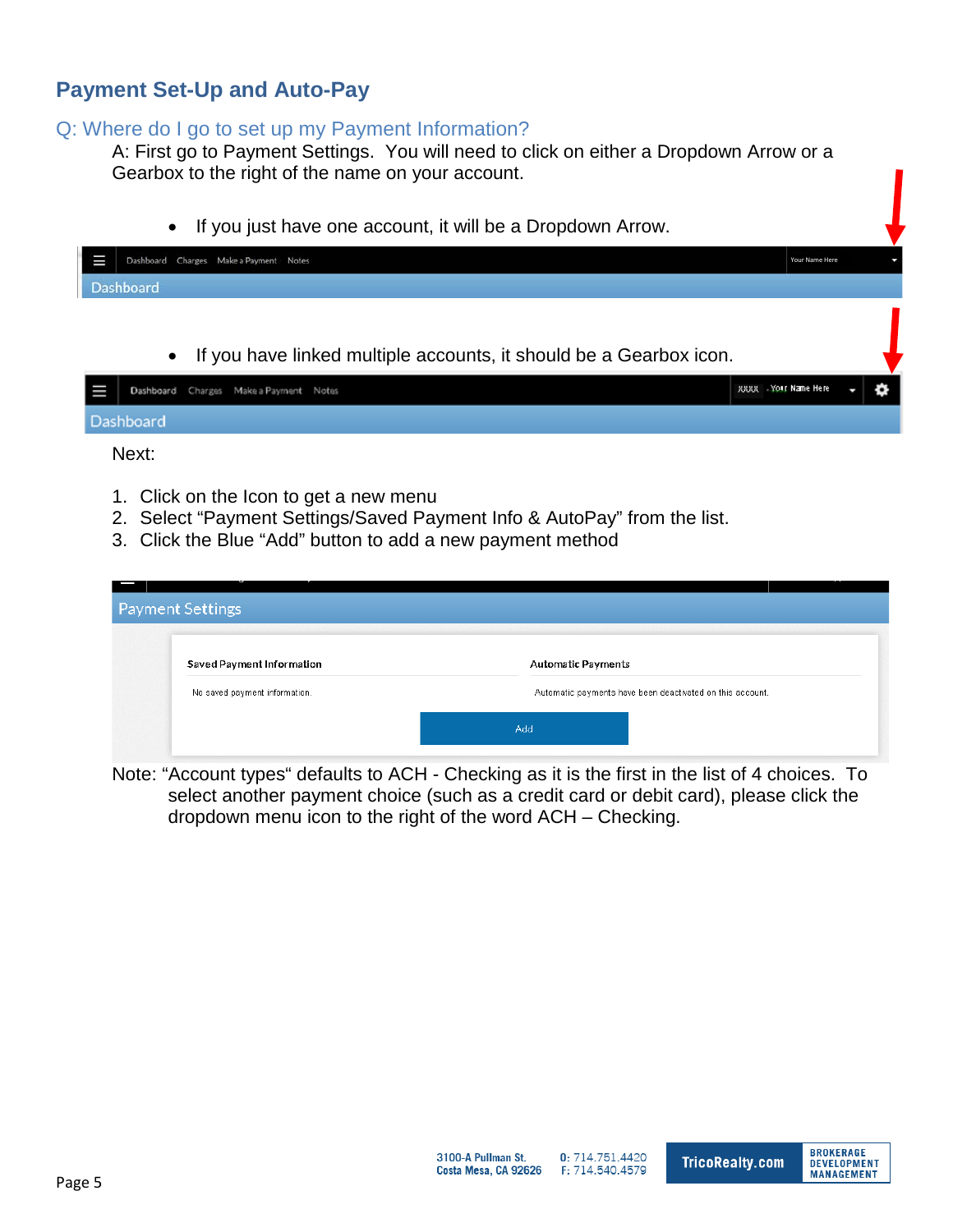#### <span id="page-5-0"></span>Add Payment Method: Bank Account (Checking/Savings)

- 1) Start with the left hand side of the screen
- 2) Account Payment Type: ACH Checking/Savings
- 3) Choose either "ACH Checking" or "ACH Savings"
- 4) You will need your routing number and account number
- 5) Enter your Bank Account Number in "Account Number"
- 6) Enter your Bank Account Number again in "Confirm Account Number"
- 7) Enter your Bank Routing Number
- 8) Enter your First Name and Last Name

Note: If your lease is under a company and the bank account in the company name, split the name of the company between the first and last name fields

- 9) Enter the Billing Address associated with your Bank account
- 10) Continue to the right hand side of the screen
- 11)OPTIONAL: If you want to set up Auto Pay, you may do so here or else skip below to #12. For detailed instructions on setting up Auto Pay, go to page 10
- 12) REQUIRED: Click the "Terms & Conditions" check box on the right hand side to agree to terms.

You will not be able to proceed with making a payment or saving your Auto Payment information if you have not checked the "I agree to terms" checkbox to acknowledge the Terms and Conditions.

13)Click the blue "Save" Button to save your settings!

| Payment Method                   |                |
|----------------------------------|----------------|
| <b>Account Type</b>              | ACH - Checking |
| <b>Account Number</b>            |                |
| <b>Confirm Account</b><br>Number |                |
| <b>Routing Number</b><br>€       |                |
| <b>Billing Address</b>           |                |
| <b>First Name</b>                |                |
| <b>Last Name</b>                 |                |
| Street                           |                |
| City                             |                |
| <b>State</b>                     | Alabama<br>v   |
| Zíp Code                         |                |
| Zego Privacy Policy              | Save           |

#### **Automatic Payments**

Consider scheduling your payment at least one day in advance of its due date

Your saved payment information must be valid and current in order for your payments to succeed.

□ Enable your automatic payment

Cancel

| Dav of Month |                          | v |
|--------------|--------------------------|---|
| Payment Type | <b>Total Balance Due</b> | ۰ |
| Max Amount   | No maximum set           |   |

A convenience fee may be added to your payment amount

□ Please be advised that attempted chargebacks for Non-Fraudulent transactions

through the Zego Powered by PayLease system will be subject to criminal investigation and these individuals will be prosecuted to the fullest extent of the law

\*\* E-check Transactions: In the event that the bank for the account used above returns this transaction for Insufficient Funds, I will be assessed a \$25.00 NSF Fee.

**BROKERAGE** 

**DEVELOPMENT** 

**MANAGEMENT** 

3100-A Pullman St. 0:714.751.4420 **TricoRealty.com** Costa Mesa, CA 92626 F: 714.540.4579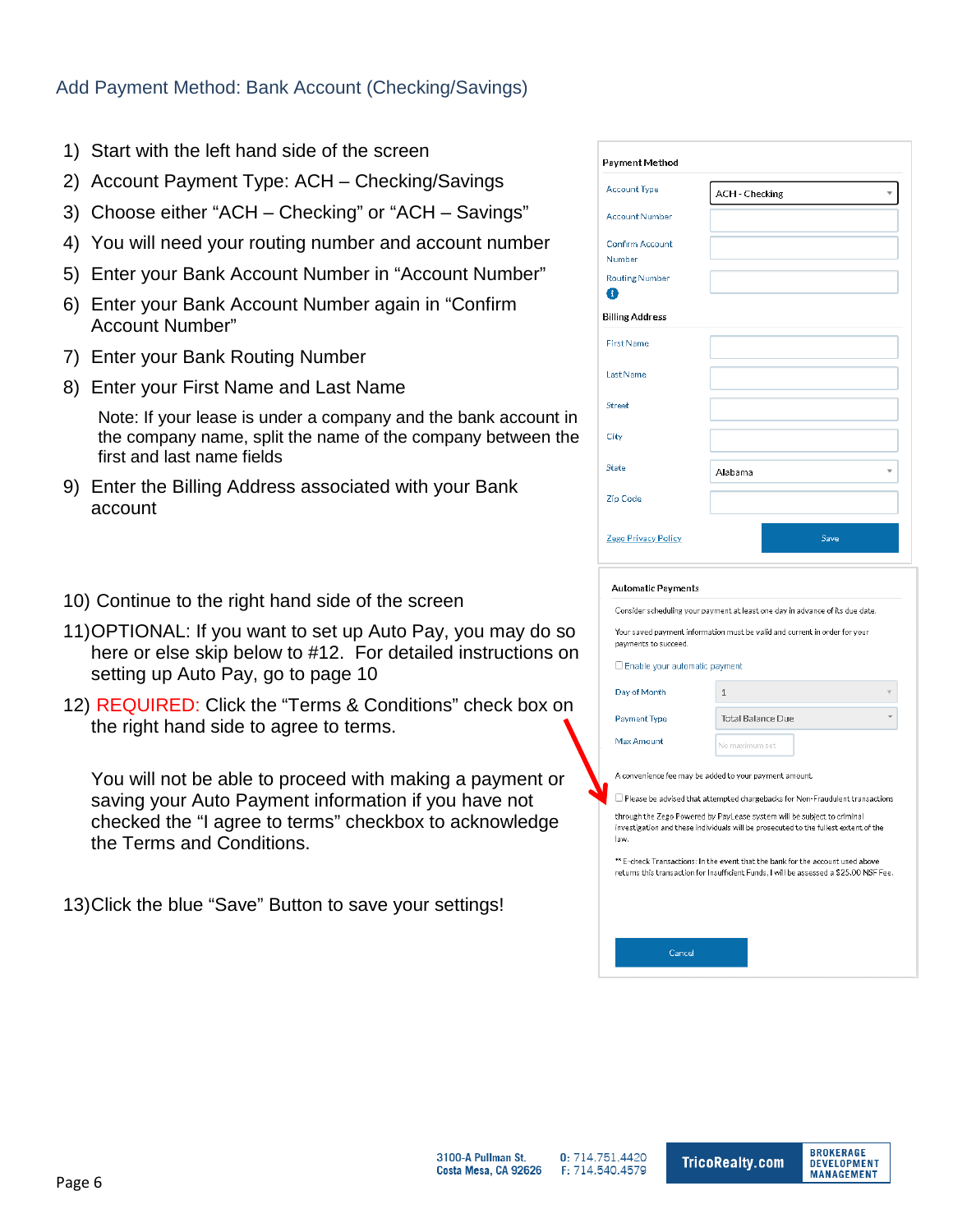#### <span id="page-6-0"></span>Add Payment Method: Credit Card

- 1) Start with the left hand side of the screen
- 2) Account Payment Type: Credit Card
- 3) Enter your Credit Card Number
- 4) Enter your Expiration Date
- 5) Enter your Cvv2 (3 or 4 digits)
- 6) Enter your First Name and Last Name

Note: If your lease is under a company and the bank account in the company name, split the name of the company between the first and last name fields

7) Enter the Billing Address associated with your Credit Card account

- 8) Continue to the right hand side of the screen
- 9) OPTIONAL: if you want to set up Auto Pay, you may do so here or else skip below to #10. For detailed instructions on setting up Auto Pay, go to page 10
- 10)REQUIRED: Click the "Terms & Conditions" check box on the right hand side to agree to terms.

You will not be able to proceed with making a payment or saving your Auto Payment information if you have not checked the "I agree to terms" checkbox to acknowledge the Terms and Conditions.

3100-A Pullman St.

Costa Mesa, CA 92626

11)Click the blue "Save" Button to **save** your settings!

| Payment Method                |                  |
|-------------------------------|------------------|
| <b>Account Type</b>           | Credit Card<br>v |
| Card Number                   |                  |
| <b>Expiration Date</b>        | August (8)       |
|                               | 2021<br>A        |
| $Cw2$ <sup><sup>6</sup></sup> |                  |
| <b>Billing Address</b>        |                  |
| <b>First Name</b>             |                  |
| Last Name                     |                  |
| Street                        |                  |
| City                          |                  |
| <b>State</b>                  | Alabama<br>v     |
| Zip Code                      |                  |
| Zego Privacy Policy           | Save             |
|                               |                  |

#### **Automatic Payments**

Consider scheduling your payment at least one day in advance of its due date.

Your saved payment information must be valid and current in order for your payments to succeed

#### □ Enable your automatic payment

| Day of Month | 1                        | ν |
|--------------|--------------------------|---|
| Payment Type | <b>Total Balance Due</b> |   |
| Max Amount   | No maximum set           |   |

A convenience fee may be added to your payment amount.

 $\Box$  Please be advised that attempted chargebacks for Non-Fraudulent transactions

through the Zego Powered by PayLease system will be subject to criminal investigation and these individuals will be prosecuted to the fullest extent of the law

\*\* E-check Transactions: In the event that the bank for the account used above returns this transaction for Insufficient Funds, I will be assessed a \$25.00 NSF Fee.

Cance

0:714.751.4420

F: 714.540.4579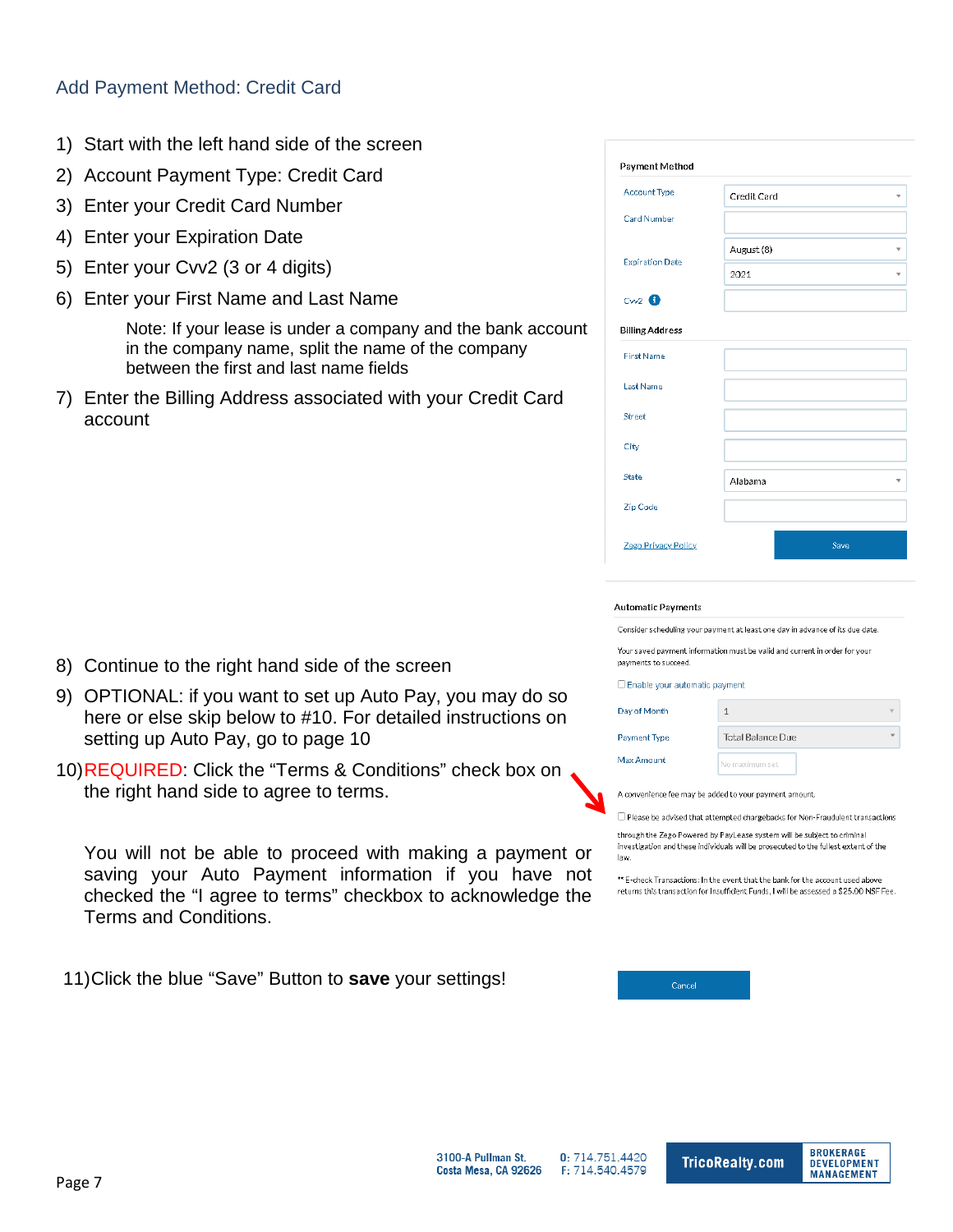#### <span id="page-7-0"></span>Add Payment Method: Debit Card

- 1) Start on the left hand side of the screen
- 2) Account Payment Type: Debit Card
- 3) Enter your Debit Card Number
- 4) Enter your Expiration Date
- 5) Enter your Cvv2 (3 or 4 digits)
- 6) Enter your First Name and Last Name

Note: If your lease is under a company and the bank account in the company name, split the name of the company between the first and last name fields

7) Enter the Billing Address associated with your Debit Card account

| Payment Method         |            |                         |
|------------------------|------------|-------------------------|
| <b>Account Type</b>    | Debit Card | v                       |
| Card Number            |            |                         |
| <b>Expiration Date</b> | August (8) | $\overline{\mathbf{v}}$ |
|                        | 2021       |                         |
| Cw2                    |            |                         |
| <b>Billing Address</b> |            |                         |
| <b>First Name</b>      |            |                         |
| <b>Last Name</b>       |            |                         |
| Street                 |            |                         |
| City                   |            |                         |
| State                  | Alabama    | ₩                       |
| Zíp Code               |            |                         |
| Zego Privacy Policy    | Save       |                         |

#### Automatic Payments

Consider scheduling your payment at least one day in advance of its due date

Your saved payment information must be valid and current in order for your payments to succeed.

O Enable your automatic payment

| Day of Month                                           | 1                                                                                                                                                                        |  |  |  |  |  |  |  |
|--------------------------------------------------------|--------------------------------------------------------------------------------------------------------------------------------------------------------------------------|--|--|--|--|--|--|--|
| Payment Type                                           | Total Balance Due                                                                                                                                                        |  |  |  |  |  |  |  |
| Max Amount                                             | No maximum set                                                                                                                                                           |  |  |  |  |  |  |  |
| A convenience fee may be added to your payment amount. |                                                                                                                                                                          |  |  |  |  |  |  |  |
|                                                        | $\Box$ Please be advised that attempted chargebacks for Non-Fraudulent transactions                                                                                      |  |  |  |  |  |  |  |
| law.                                                   | through the Zego Powered by PayLease system will be subject to criminal<br>investigation and these individuals will be prosecuted to the fullest extent of the           |  |  |  |  |  |  |  |
|                                                        | ** E-check Transactions: In the event that the bank for the account used above<br>returns this transaction for Insufficient Funds, I will be assessed a \$25.00 NSF Fee. |  |  |  |  |  |  |  |
|                                                        |                                                                                                                                                                          |  |  |  |  |  |  |  |
|                                                        |                                                                                                                                                                          |  |  |  |  |  |  |  |
|                                                        |                                                                                                                                                                          |  |  |  |  |  |  |  |

11)Click the blue "Save" Button to **save** your settings!

8) Continue to the right hand side of the screen

setting up Auto Pay, go to page 10

the right hand side to agree to terms.

the Terms and Conditions.

9) OPTIONAL: if you want to set up Auto Pay you do so

here or else skip below to #9. For detailed instructions on

You will not be able to proceed with making a payment or saving your Auto Payment information if you have not checked the "I agree to terms" checkbox to acknowledge

10)REQUIRED: Click the "Terms & Conditions" check box on



Cancel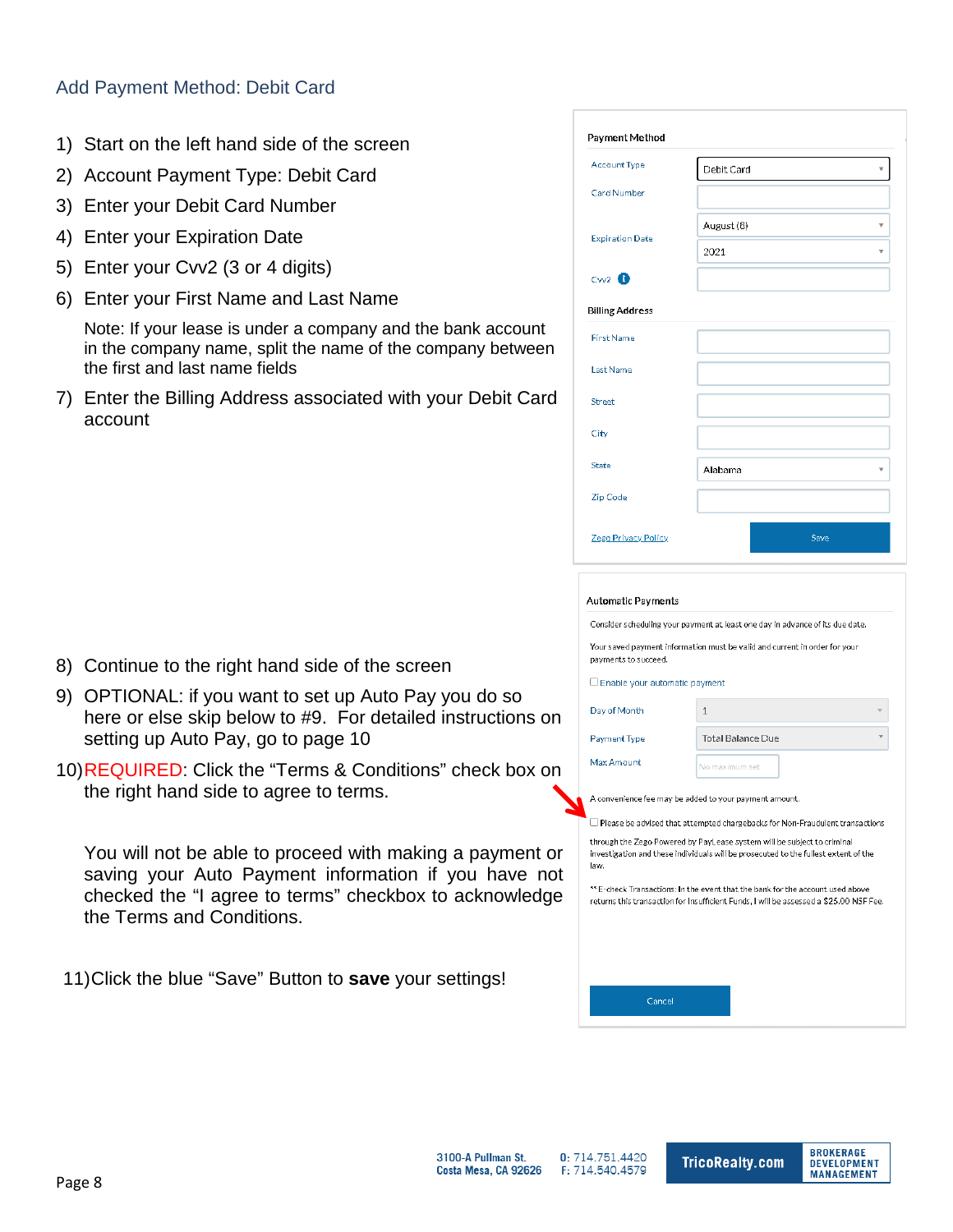## <span id="page-8-0"></span>**Q: How do I set up a Recurring Payment (AutoPay)?**

A: First go to the Payment Settings (Saved Payment Info & Auto Pay) in the Settings area.

You must first have your payment information entered. If you have **not** already set up your payment information, please go to the question "Where do I go to set up my Payment Information" on page 6. You will need to set up your Payment Method first before enabling Recurring Payment (AutoPay)

1. Click the Blue "Setup" button to on the right side next to Automatic Payments

|                          | <b>Payment Settings</b>                         |                                                                                                    |                                                                               |                                    |  |  |  |
|--------------------------|-------------------------------------------------|----------------------------------------------------------------------------------------------------|-------------------------------------------------------------------------------|------------------------------------|--|--|--|
|                          | Payment Method                                  | change remove                                                                                      |                                                                               | <b>Automatic Payments</b><br>setup |  |  |  |
|                          | <b>Account Type</b><br><b>Account Number</b>    | ACH - Checking<br><b>XXXXXXXXXXXXX</b>                                                             | Automatic payments have not been setup on this account.                       |                                    |  |  |  |
|                          |                                                 |                                                                                                    |                                                                               |                                    |  |  |  |
|                          | 2. On the right hand side of the screen         |                                                                                                    | <b>Automatic Payments</b>                                                     |                                    |  |  |  |
|                          |                                                 |                                                                                                    | Consider scheduling your payment at least one day in advance of its due date. |                                    |  |  |  |
| payment".                | 3. Check the box next to "Enable your automatic | Your saved payment information must be valid and current in order for your<br>payments to succeed. |                                                                               |                                    |  |  |  |
|                          | 4. Select the Day of the Month you want the     |                                                                                                    | Enable your automatic payment                                                 |                                    |  |  |  |
| transaction to occur on. |                                                 |                                                                                                    |                                                                               |                                    |  |  |  |

**Payment Type** Max Amount

- 5. Select the Payment Type:
	- Total Balance Due (default) Includes charges dated in the future
		- Current Balance Charges dated after specified Day of Month will be excluded
		- Specific (Other) Amount The specific amount you enter will only be paid, regardless of what is due

The payment will process around 2am on the Day of Month you have selected.

- 6. Max Amount is optional.
	- If you want to set a limit that the payment cannot go beyond, this is where you enter the number.
	- If you enter \$0.00, it will not pull money as it thinks the maximum is \$0.00/no money.
	- If you choose to enter a Max Amount, it will not adjust if you have a scheduled rent increase.

**Total Balance Due** 

.<br>No maximum set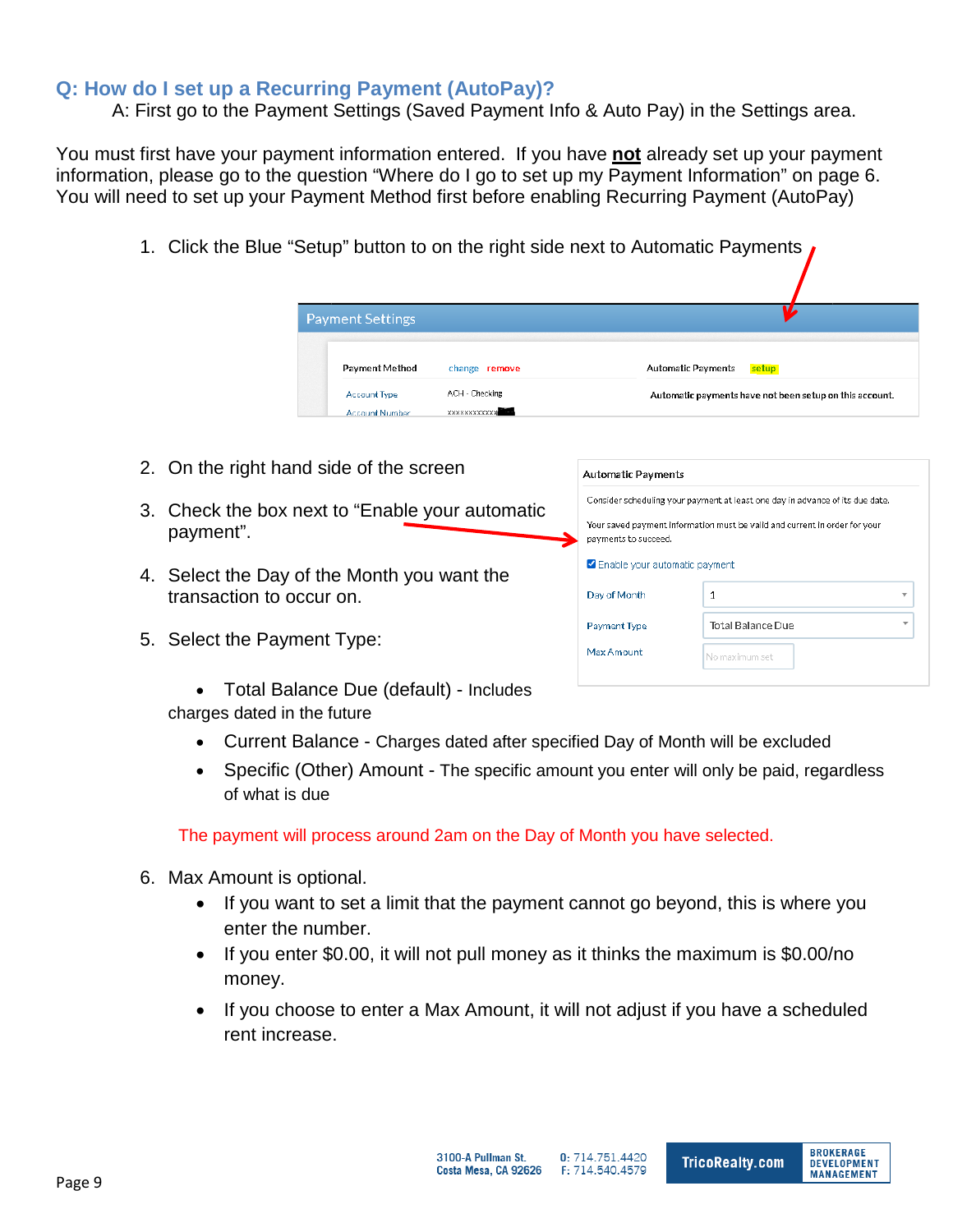- 7. Click the "Please be Advised" Disclaimer check box (\*required\*)
- 8. Click the blue Save Button to save your settings!

| <b>Automatic Payments</b>                                                                          |                                                                                                                                                                          |  |  |  |  |  |  |  |
|----------------------------------------------------------------------------------------------------|--------------------------------------------------------------------------------------------------------------------------------------------------------------------------|--|--|--|--|--|--|--|
|                                                                                                    | Consider scheduling your payment at least one day in advance of its due date.                                                                                            |  |  |  |  |  |  |  |
| Your saved payment information must be valid and current in order for your<br>payments to succeed. |                                                                                                                                                                          |  |  |  |  |  |  |  |
| Enable your automatic payment                                                                      |                                                                                                                                                                          |  |  |  |  |  |  |  |
| Day of Month<br>1                                                                                  |                                                                                                                                                                          |  |  |  |  |  |  |  |
| Payment Type                                                                                       | <b>Total Balance Due</b>                                                                                                                                                 |  |  |  |  |  |  |  |
| <b>Max Amount</b>                                                                                  | No maximum set                                                                                                                                                           |  |  |  |  |  |  |  |
|                                                                                                    | A convenience fee may be added to your payment amount.                                                                                                                   |  |  |  |  |  |  |  |
|                                                                                                    | Please be advised that attempted chargebacks for Non-Fraudulent transactions                                                                                             |  |  |  |  |  |  |  |
|                                                                                                    | through the Zego Powered by PayLease system will be subject to criminal<br>investigation and these individuals will be prosecuted to the fullest extent of the law.      |  |  |  |  |  |  |  |
|                                                                                                    | ** E-check Transactions: In the event that the bank for the account used above<br>returns this transaction for Insufficient Funds. I will be assessed a \$25.00 NSF Fee. |  |  |  |  |  |  |  |

# <span id="page-9-0"></span>**Q: Where do I go to Edit/change up my saved Payment Information?**

A: Go to the Settings Icon (Gearbox if linked accounts/Dropdown if single account) from the Home Screen, then click on the "Payment Information" choice to get a new menu.

On the new screen:

- 1. Click on the blue "change" link to edit your payment information
- 2. Edit your information.
- 3. Click the blue "Save" link to save your save your changes **XXXXXXXXXXX**

#### **Payment Settings** Payment Method change remove ACH - Checking **Account Type Account Number XXXX Billing Address** Your Name Here **First Name** Last Name Your Name Here1234 Fake Property Street City Costa Mesa California State 92626 Zíp Code Zego Prívacy Polícy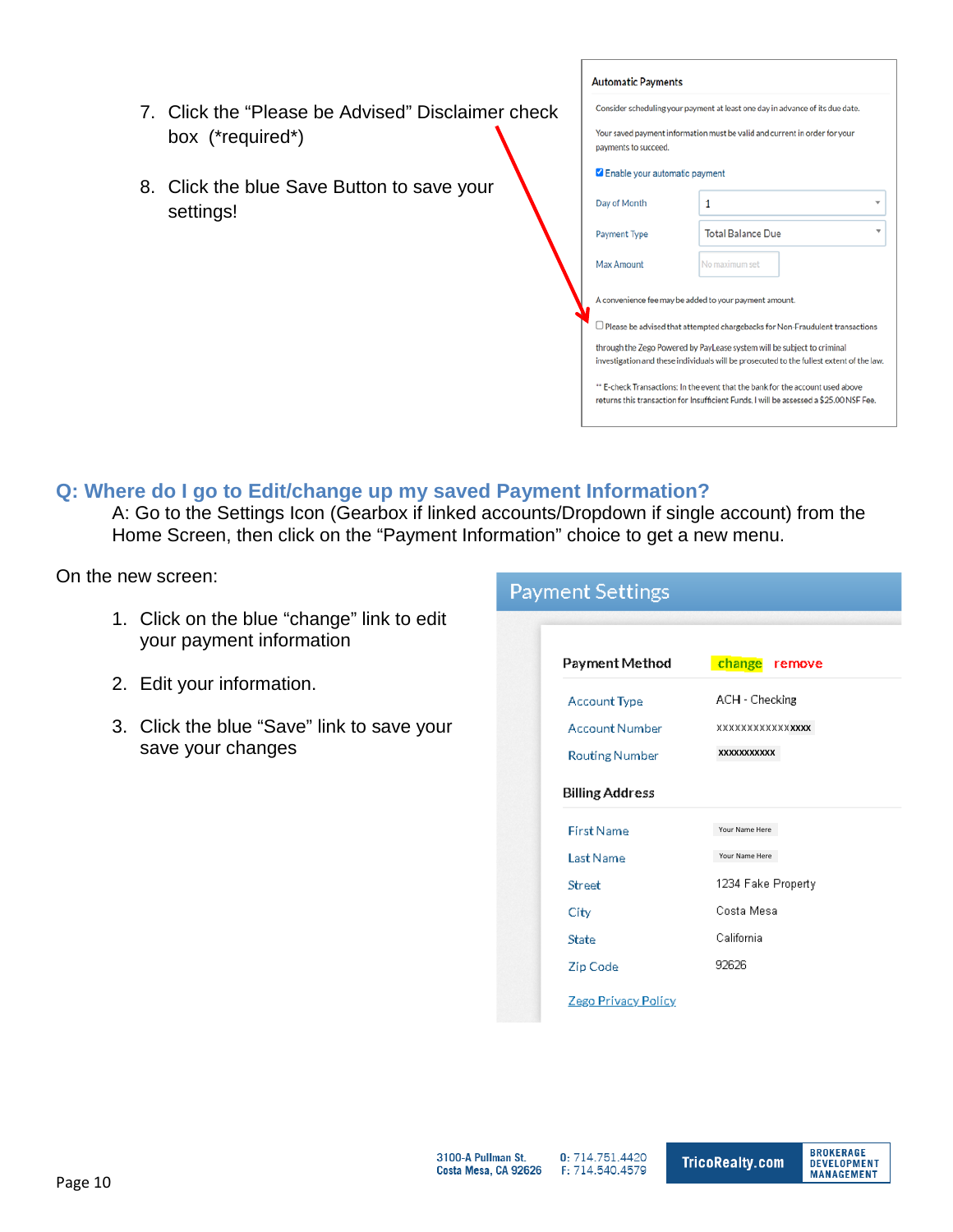## <span id="page-10-0"></span>**Q: Where do I go to make a one-time payment?**

A: From the Home Screen (Dashboard), there are 3 "make a payment" places:

- 1. In the Top Black Header, click "Make a Payment" link/tab.
- 2. In the Top Black Header, click the 3 horizontal bars on the left to bring up a menu and click "Make a Payment" on the new menu.
- 3. In the center of the screen where it says "Charges", click the blue "Make a Payment" blue button on the Home Screen (only appears if you have an Open Balance).

| Ш<br>Dashboard          | 1                                 |                    |                |              |
|-------------------------|-----------------------------------|--------------------|----------------|--------------|
| Charges                 |                                   |                    |                |              |
| Make a Payment<br>Notes | 2<br>tFirstName                   | <b>Charges</b>     |                | <b>Notes</b> |
| estLastivame            |                                   | Open Charges       | \$3,250.00     | No Notes     |
| Your Property Name Here | Monday, August 30th, 2021         | Open Credits       | \$0.00         |              |
| Unit                    | Your Leased Unit # Here           | <b>Balance Due</b> | \$3,250.00     |              |
| Manager                 | Your Property Manager's Name Here |                    |                |              |
| Phone                   | (714) 751-4420                    | View Charges       | Make a Payment | з            |
| Address                 | Your Leased Premises Address Here |                    |                |              |
|                         | Email Property Manager            |                    |                |              |

- 4. On the new screen, pick "Total Balance", "Current Balance", or "Other Amount"
- 5. Then click the blue "Continue" button.

| ⋒ | <b>Total Balance</b><br>(including future charges) | <b>Current Balance</b><br>(as of 8/23/2021) | Other Amount |
|---|----------------------------------------------------|---------------------------------------------|--------------|
|   | \$3,250.00                                         | \$3,250.00                                  |              |
|   | Payment Source                                     |                                             |              |

#### Note:

1) If you do not have a payment method saved you will be prompted to enter one now.

2) If you enter an amount in "Other Amount" that equals either the Total Balance or Current Balance Amount, it will not proceed as it thinks there is an error. Please only use Other Amount if you are writing in a different amount than the Dollar amounts already given under Total Balance and Current Balance.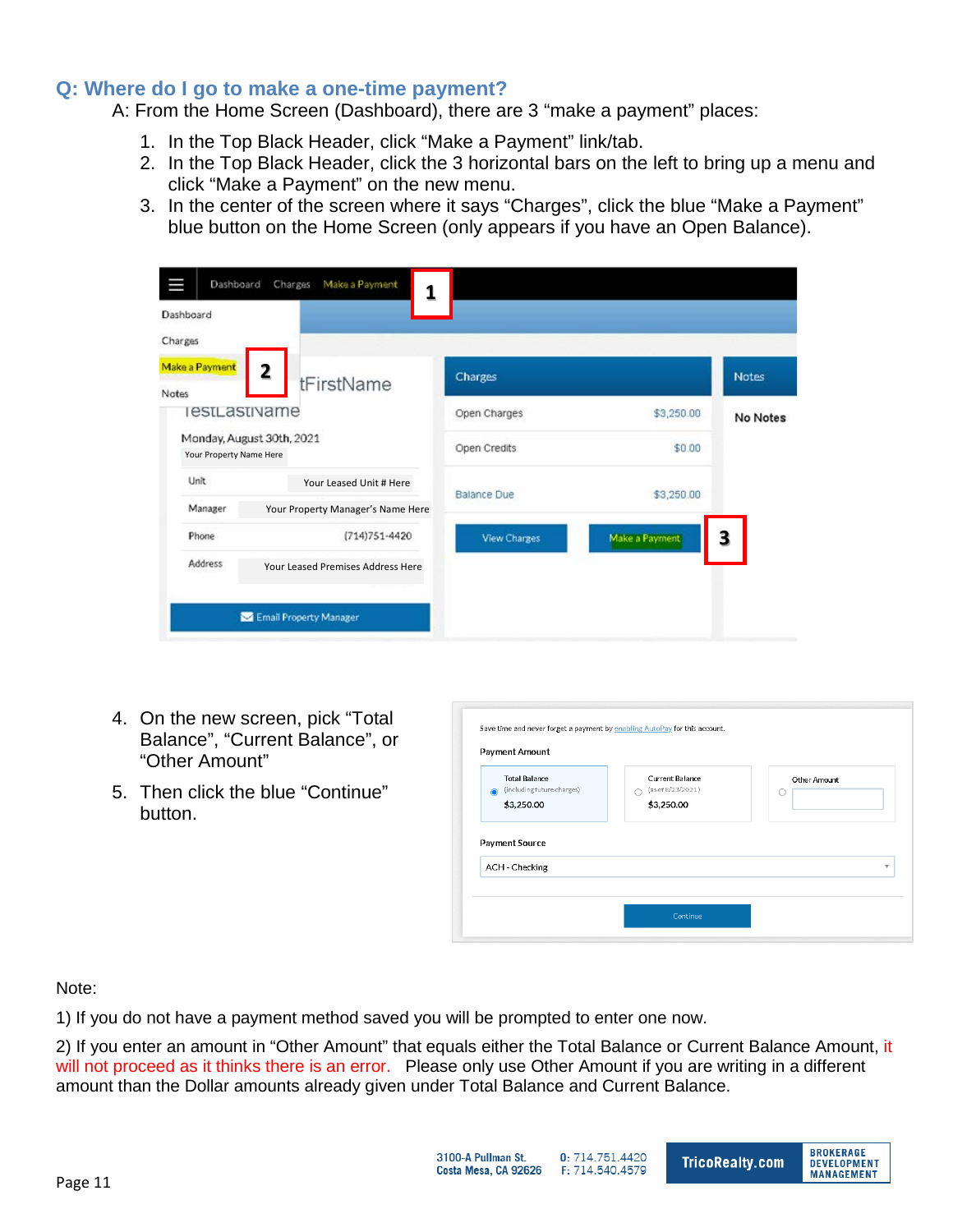#### 6. Review the information is correct

a. If you have selected a payment method that has a convenience fee, the amount will show in the Payment Summary on the right of the screen. If you decide you don't want to pay with that payment method, please back out of this screen and go to your Saved Payment methods to edit the saved payment method.

|                                           | Payment Information         |                                                                                                                   | Payment Summary           |                      |
|-------------------------------------------|-----------------------------|-------------------------------------------------------------------------------------------------------------------|---------------------------|----------------------|
| Account<br>Account Type<br>Account Number | ACH - Checking<br>Ending in | <b>Billing Address</b><br>Costa Mesa, CA 92626                                                                    | Amount<br>Convenience Fee | \$3,250.00           |
| Memo                                      |                             |                                                                                                                   |                           |                      |
|                                           |                             | $\Box$ Please be advised that attempted chargebacks for Non-Fraudulent transactions through the Zego Powered by   |                           |                      |
| extent of the law.                        |                             | PayLease system will be subject to criminal investigation and these individuals will be prosecuted to the fullest |                           | <b>Total Payment</b> |
|                                           |                             | ** E-check Transactions: In the event that the bank for the account used above returns this transaction for       |                           | \$3,250.00           |

- 7. Memo Field (to Trico Realty) is Optional
- 8. REQUIRED Check the Disclaimer Checkbox next to "Please Be Advised…."
- 9. Click the Blue "Pay Now" button.

#### <span id="page-11-0"></span>**Q: Are there convenience fees to pay online?**

A: Fees depend on the Account Type selected.

- ACH Checking *or* ACH Savings: there is **no** convenience Fee.
- Debit Card: \$4.95 flat convenience fee
- Credit Card: 3.5% + \$0.95 convenience fee (Visa, Mastercard, Discover, and American Express)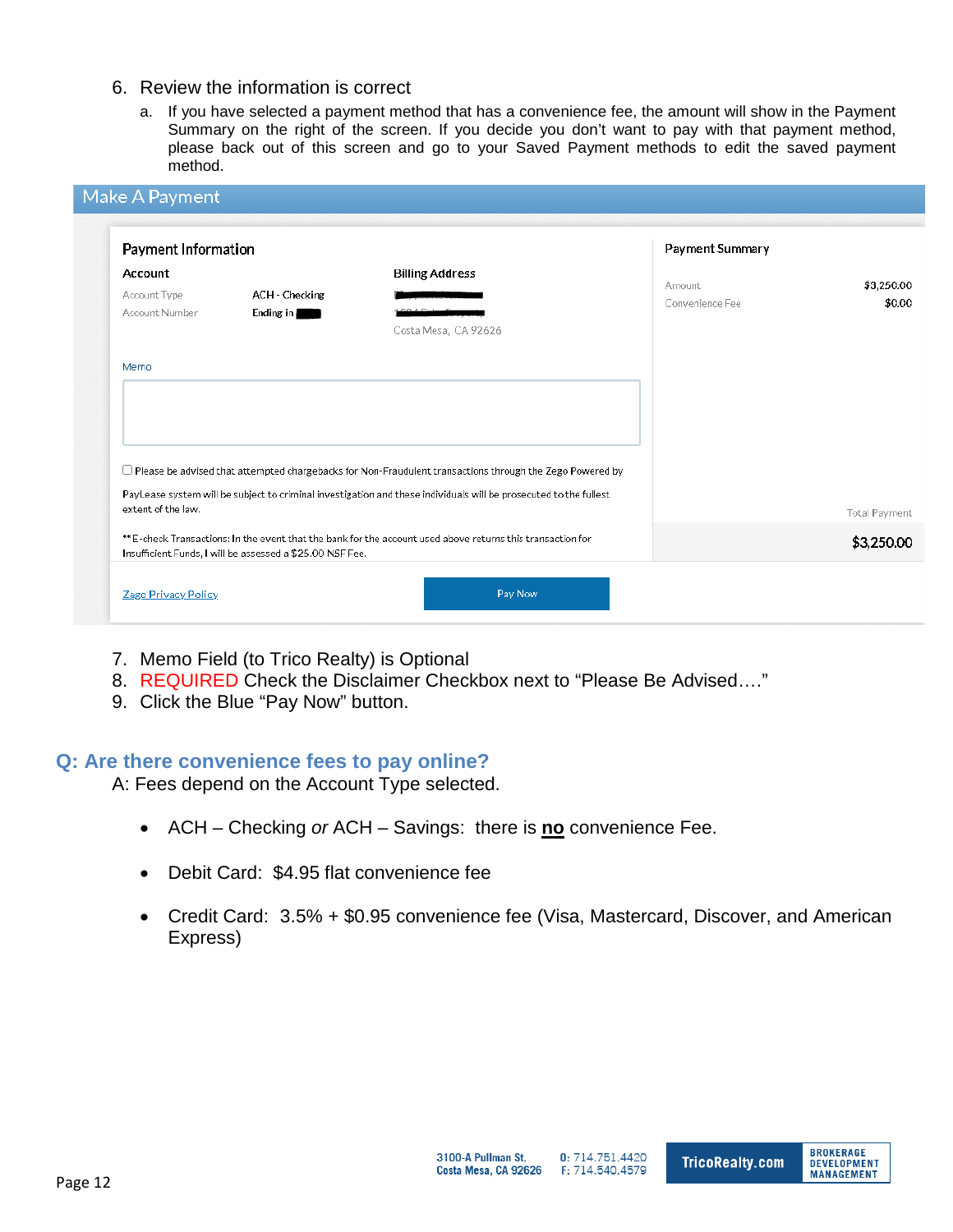# <span id="page-12-0"></span>**Q: Why did I get a message saying "Disclaimer Field is Required"?**

A: Where is this Disclaimer Field and what is it? You will not be able to proceed with your transaction if you have not checked the Disclaimer checkbox to acknowledge it. It can be found in the Saved Payment Information settings.

Please be advised that attempted chargebacks for Non-Fraudulent transactions

through the Zego Powered by PayLease system will be subject to criminal investigation and these individuals will be prosecuted to the fullest extent of the law.

\*\* E-check Transactions: In the event that the bank for the account used above returns this transaction for Insufficient Funds, I will be assessed a \$25.00 NSF Fee.

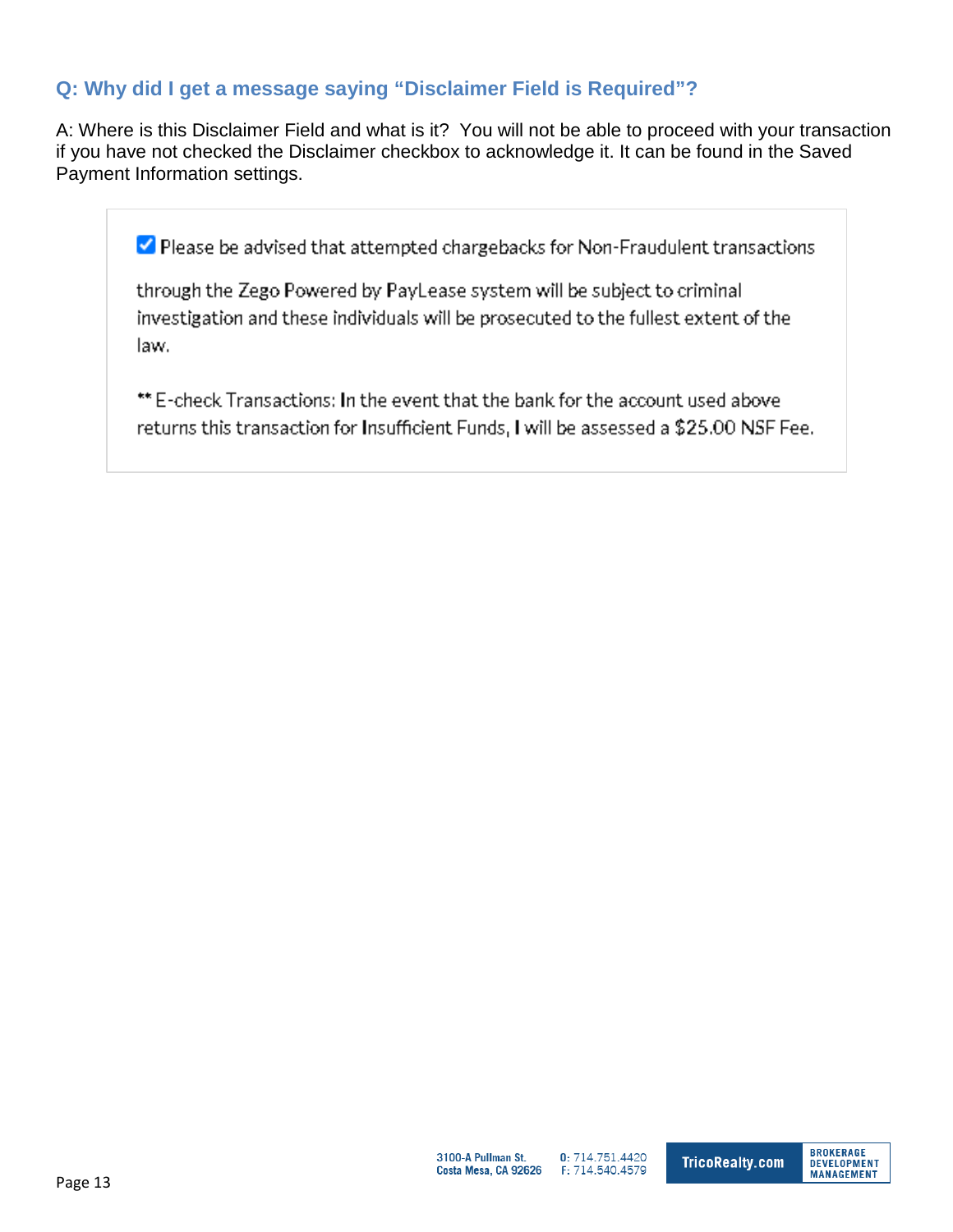# <span id="page-13-0"></span>**General Questions**

#### <span id="page-13-1"></span>**Q: How can I check my Balance? (What do I owe this month?)**

A: From the Home Screen (Dashboard), there are 3 "make a payment" places:

- 1. In the Top Black Header, click "Charges" link/tab.
- 2. In the Top Black Header, click the 3 horizontal bars on the left to bring up a menu and click "Charges" on the new menu.
- 3. In the center of the screen where it says "Charges", click the blue "View Charges" blue button on the Home Screen (only appears if you have an Open Balance).

| Dashboard               | Charges<br>ayment Notes           |                    |                                                                                                     |      |
|-------------------------|-----------------------------------|--------------------|-----------------------------------------------------------------------------------------------------|------|
| Dashboard               |                                   |                    |                                                                                                     |      |
| 2<br><b>Charges</b>     |                                   |                    | o pay your monthly rent. For assistance in setting up your ePay, please contact us at 714-751-4420. |      |
| Make a Payment          |                                   |                    |                                                                                                     |      |
| Notes                   |                                   |                    |                                                                                                     |      |
|                         | Welcome, Info Trico               | Charges            |                                                                                                     | Not  |
| Your Property Name Here | Wednesday, November 17th, 2021    | Open Charges       | \$3,250.00                                                                                          | No I |
| Unit                    | Your Leased Unit # Here           | Open Credits       | \$0.00                                                                                              |      |
| Manager                 | Your Property Manager's Name Here | <b>Balance Due</b> | \$3,250.00                                                                                          |      |
| Phone                   | (714) 751-4420                    |                    |                                                                                                     |      |
| <b>Address</b>          | Your Leased Premises Address Here | View Charges<br>3  | Make a Payment                                                                                      |      |
|                         | Email Property Manager            |                    |                                                                                                     |      |
|                         |                                   |                    |                                                                                                     |      |
|                         |                                   | @2021              |                                                                                                     |      |
|                         |                                   |                    |                                                                                                     |      |

Note: If you do not have any open charges, no charges will appear in this section.

#### <span id="page-13-2"></span>**Q: Where do I go to find a copy of my Statement or a signed Lease Document?**

A: At the top of the screen, you will see a black header bar. Click on "Notes" in the Header. Click the checkbox for "All Dates".

| To Date<br>From Date<br>$\overline{\mathbf{m}}$<br>菌<br>8/30/2021<br>Filter<br>3/2/2021<br>10<br>items per page<br>$\boldsymbol{\mathrm{v}}$<br>Date<br>Note<br>Y é<br>Y é<br>Files |                                             | 3100-A Pullman St.<br>Costa Mesa, CA 92626 F: 714.540.4579 | 0: 714.751.4420 |                                           | <b>TricoRealty.com</b> | <b>BROKERAGE</b><br><b>DEVELOPMENT</b><br><b>MANAGEMENT</b> |
|-------------------------------------------------------------------------------------------------------------------------------------------------------------------------------------|---------------------------------------------|------------------------------------------------------------|-----------------|-------------------------------------------|------------------------|-------------------------------------------------------------|
|                                                                                                                                                                                     |                                             |                                                            |                 |                                           |                        |                                                             |
|                                                                                                                                                                                     |                                             |                                                            |                 |                                           |                        |                                                             |
|                                                                                                                                                                                     |                                             |                                                            |                 |                                           |                        |                                                             |
|                                                                                                                                                                                     | <b>O</b> All Dates                          |                                                            |                 |                                           |                        |                                                             |
|                                                                                                                                                                                     | Ш<br>Dashboard Charges Make a Payment Notes |                                                            |                 | $\mathcal{F} = \mathcal{F}^{(1,1,1,1,1)}$ |                        |                                                             |